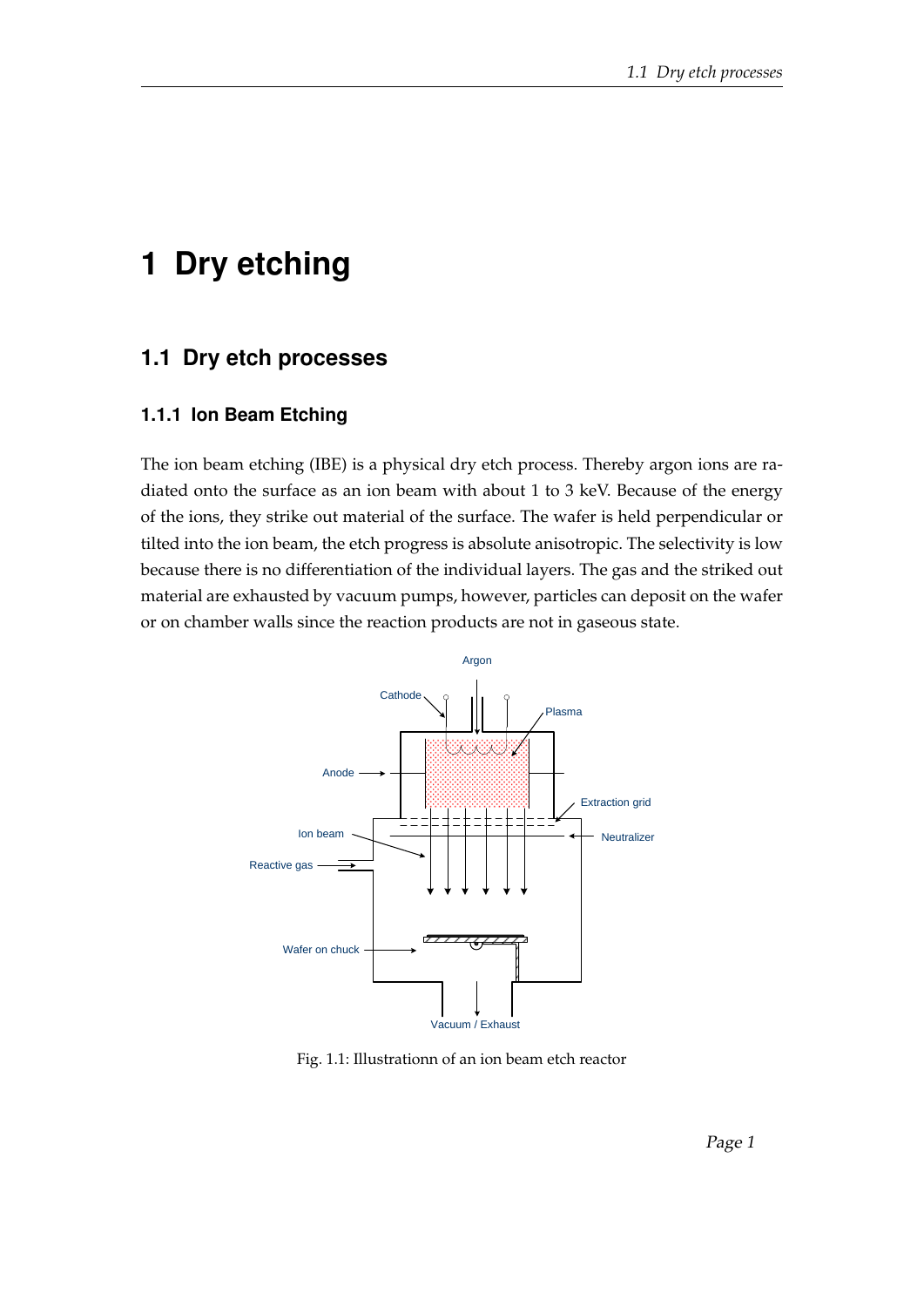To avoid particles a second gas is led into the chamber. This gas reacts with the argon ions and causes a physical chemical etch process. Partial the gas reacts with the surface but also with the striked out particles to form gaseous byproducts.

Almost every material can be etched with this method. Due to the perpendicular radiation the abrasion on vertical walls is very low (high anisotropism). However, because of the low selectivity and the low etch rate, this process is only used rare in todays semiconductor fabrication.

#### **1.1.2 Plasma Etching**

The plasma etching (PE) is an absolute chemical etch process (chemical dry etching, CDE). The advantage is that the wafer surface is not damaged by accelerated ions. Due to the movable particles of the etch gases the etch profile is isotropic, thus this method is used to remove entire film layers (e.g. back side clean after thermal oxidation).



Fig. 1.2: Illustration of a CDE reactor

One reactor type for plasma etching is the down stream reactor. Thereby a plasma is ignited at high frequency of 2.45 GHz through impact ionization, the location of the impact ionization is separated from the wafer.

In the region of the gas discharge there are various particles due to impacts, amongst others there are radicals. Radicals are neutral atoms or molecules with an unsaturated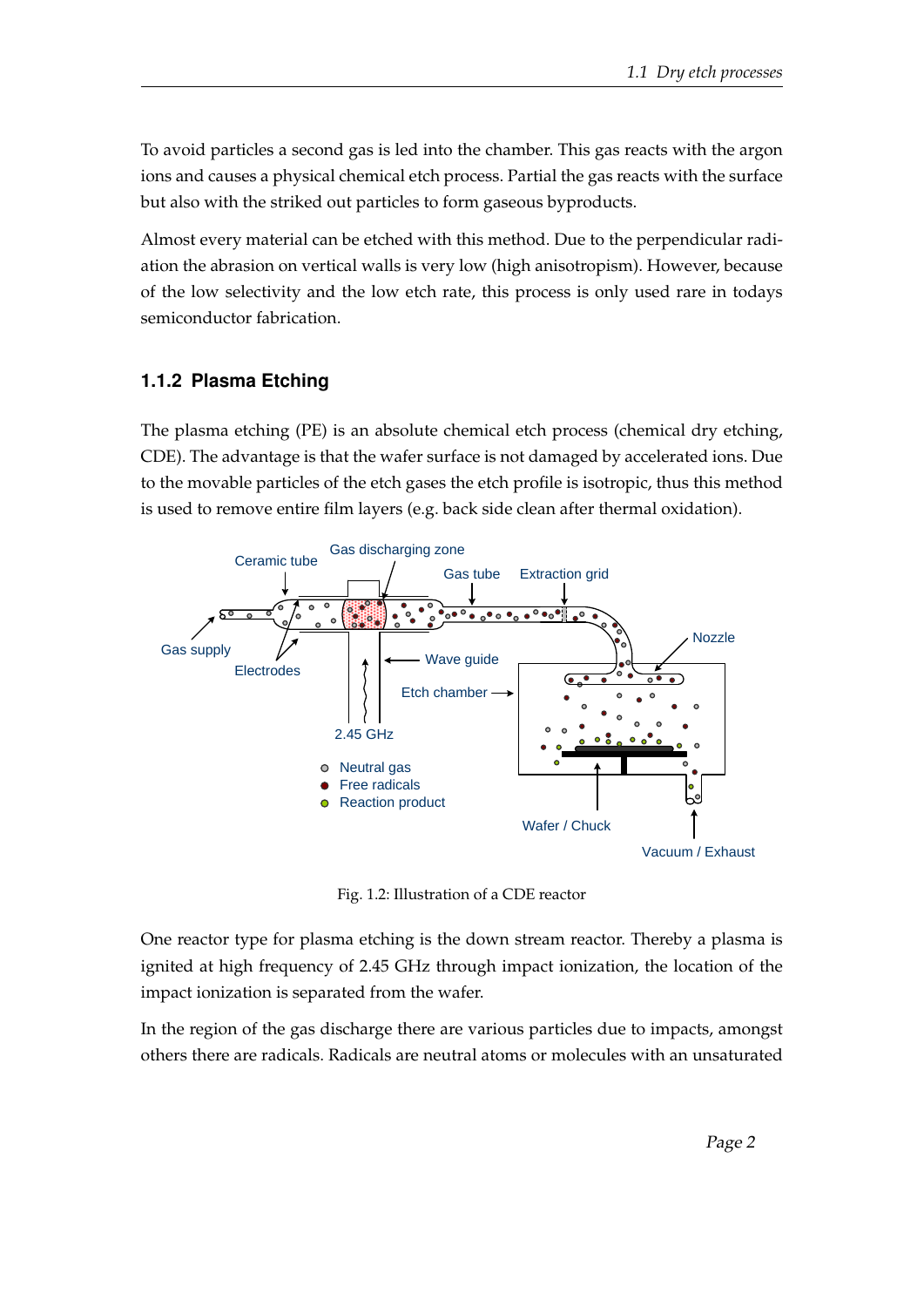electron which are therefore very reactive. As a neutral gas e.g. tetrafluoromethane  $CF_4$ is led in the gas discharge zone and separated into  $\text{CF}_2$  as well as fluorine molecules  $\mathrm{F}_2$ . Similarly fluorine can be splitted from C $\mathrm{F}_4$  by adding oxygen  $\mathrm{O}_2$ :

$$
2\,\mathrm{CF}_4 + \mathrm{O_2} \longrightarrow 2\,\mathrm{COF}_2 + 2\,\mathrm{F}_2
$$

The fluorine molecules can now be splitted into two individual fluorine atoms by energy at the gas discharging zone: each fluorine atom is a fluorine radical, since each atom has seven valence electrons and wants to achieve the noble gas configuration.



Fig. 1.3: Generation process of radicals

Besides neutral radicals there are several, in part charged particles  $(CF_4^+, CF_3^+, CF_2^+, ...)$ . All the particles, radicals etc. are then led through a ceramics pipe into the etching chamber. Charged particles can be hold off from the etching chamber by an extraction grating or are recombining on their way to form neutral molecules. Also the fluorine radicals are partial recombining, but there are enough to reach the etching chamber which can react at the wafer surface and cause a chemical abrasion. Other neutral particles are not part of the etching process and are exhausted as well as the reaction products.

Examples for films that can be etched in plasma etching:

- **Silicon:**  $Si + 4F \rightarrow SiF<sub>4</sub>$
- **Siliconn dioxide:**  $SiO<sub>2</sub> + 4F \rightarrow SiF<sub>4</sub> + O<sub>2</sub>$
- Silicon nitride:  $\mathrm{Si}_3\mathrm{N}_4 + 12\,\mathrm{F} \longrightarrow 3\,\mathrm{SiF}_4 + 2\,\mathrm{N}_2$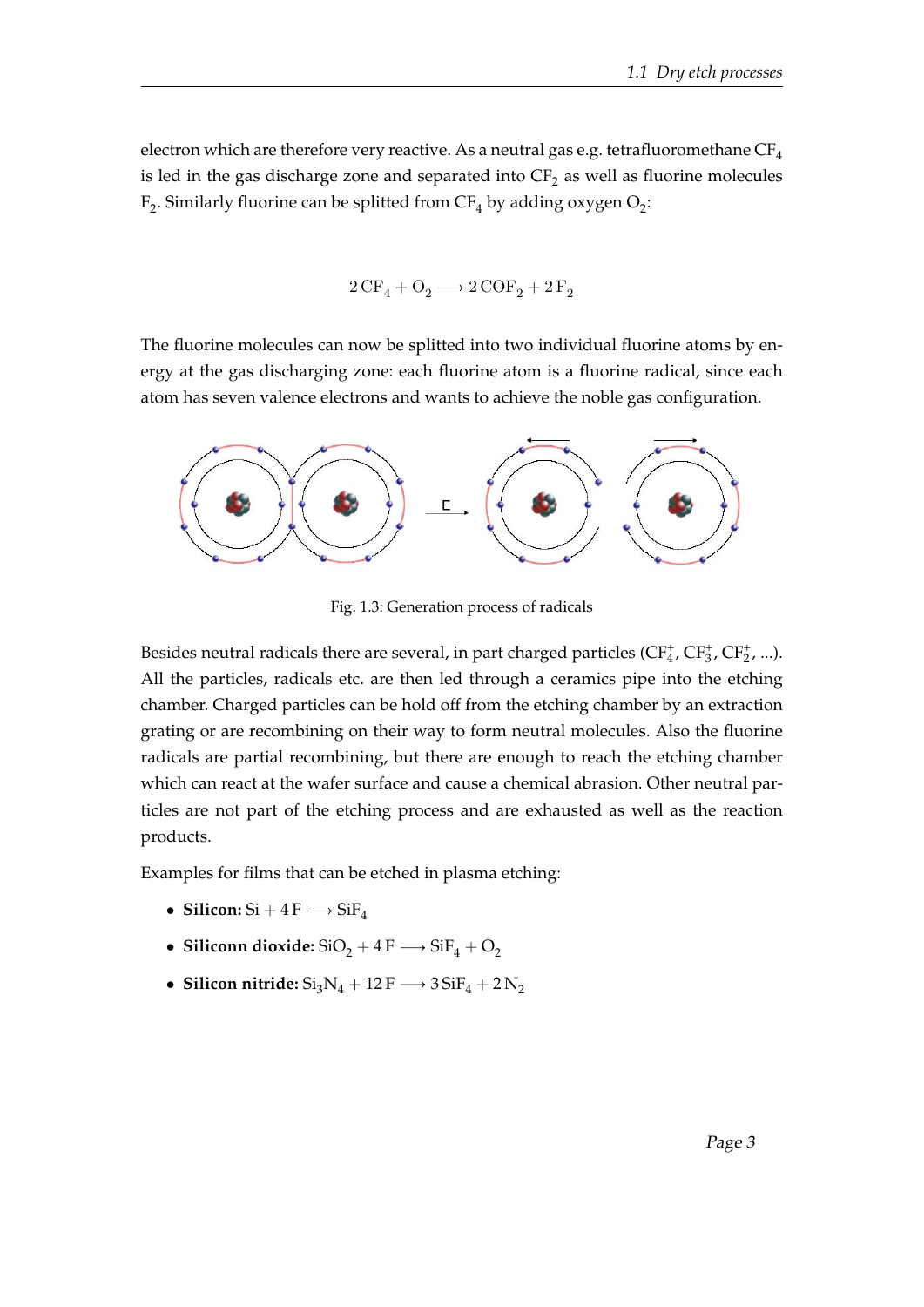### **1.1.3 Reactive Ion Etching**

The etching characteristic - selectivity, etch profile, etch rate, uniformity, reproducability - can be controlled very precisely in the reactive ion etching (RIE). An isotropic etch profile is possible as well as an anisotropic. Therefore the RIE process, a chemical physical etch process, is the most important process in semiconductor manufacturing for structuring various films.



Fig. 1.4: Illustration of a RIE reactor in hexagonal construction

Inside the process chamber the wafer is placed on a high frequency electrode (HF electrode). By impact ionization a plasma is generated in which free electrons as well as positively charged ions occur. If the HF electrode is at a positive voltage the free electrons accumulate on it and cannot leave the elctrode again because of their electron affinity. Thus the electrode charges up to -1000 V (BIAS voltage). The slow ions which could not follow the fast alternating field are now moving towards the negatively charged electrode.

If the mean free path of the ions is high, the particles impact on the wafer surface in almost perpendicular direction. Thus material is striked out of the surface by the accelerated ions (physical etching), in addition some of the particles are reacting chemically with the surface. Lateral sidewalls are not affected, so that there is no abrasion and the etch profile remains anisotropic. The selectiviy is not too small, however, due to the physical etch progress it's not to large either. In addition the wafer surface is damaged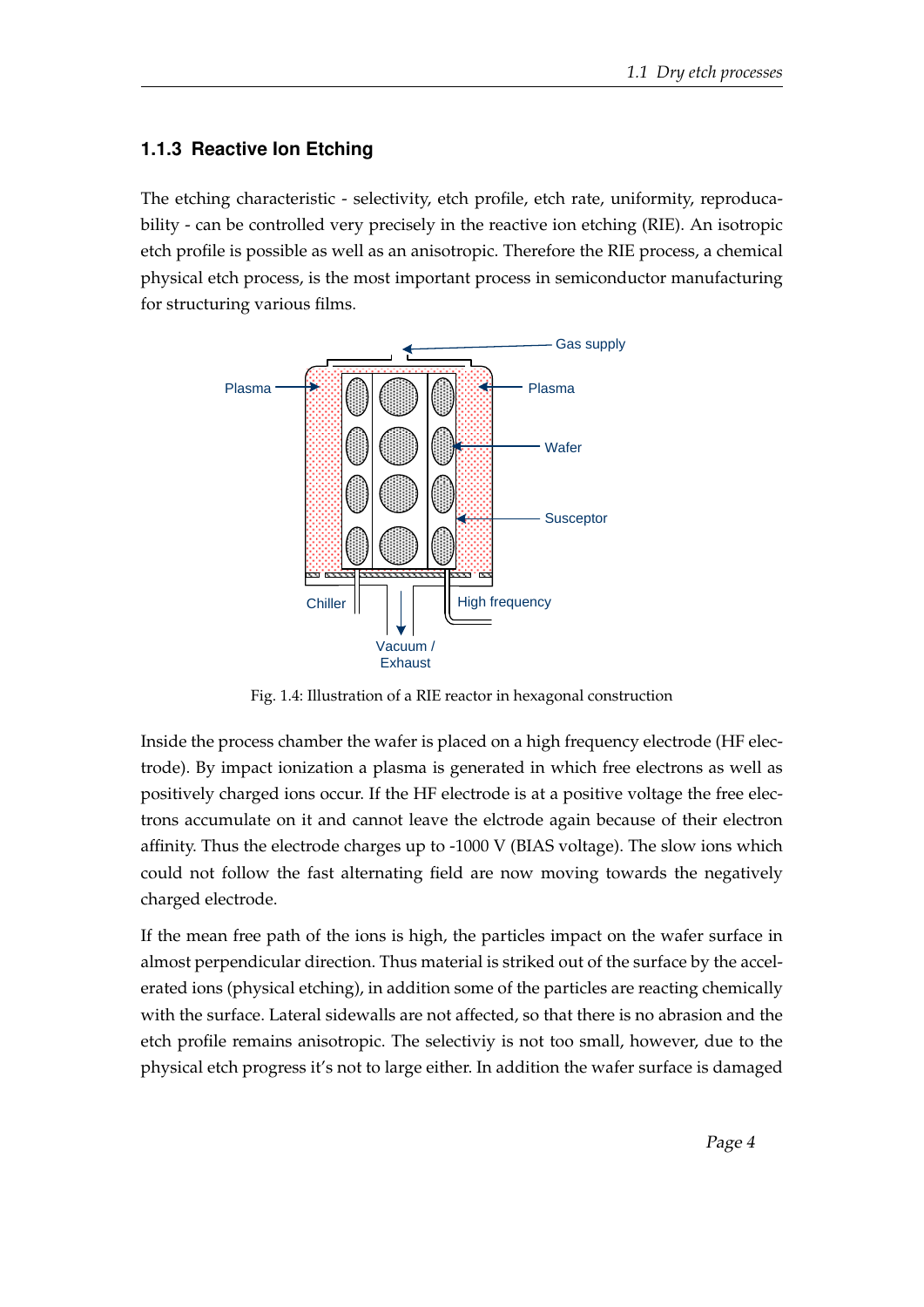by the accelerated ions and has to be cured by thermal annealing.

The chemical part of the etch process is done by the reaction of free redicals with the surface and also with the physical milled out material in such a way that it can not redeposit onto the wafer or the chamber walls as in ion beam etching. By increasing the pressure in the etching chamber the mean free path of the particles is reduced. Therefore there are much more collisions and thus the particles are heading into various directions. This causes a less directed etching, the etch process gets a more chemical character. The selectivity increases, the etch profile is more isotropic.



Fig. 1.5: Illustration of a RIE reactor

By a passivation of the sidewalls during silicon etching, an anisotropic etch profile is achieved. Thereby oxygen inside the etch chamber reacts with milled out silicon to form silicon dioxide which deposits an vertical sidewalls. An oxide film on horizontal areas is removed due to the ion bombardement so that the etch progress in lateral direction proceeds.

The etch rate depends on the pressure, the power of the HF generator, the process gases, the real gas flow and on the wafer temperature.

The anisotropism increases with increasing HF power, deacresing pressure and decreasing temperature. The uniformity of the etch process depends on the gases, the distance of the two electrodes and on the material the electrodes are made off. If the distance is to small, the plasma cannot be dispersed unfiformly and thus leads to inhomogeneity. If the distance of the electrodes is increased, the etch rate decreases because the plasma is distributed in an enlarged volume. For the electrodes carbon has proven itself as the material of choice. Since fluorine and chlorine gases attack carbon as well,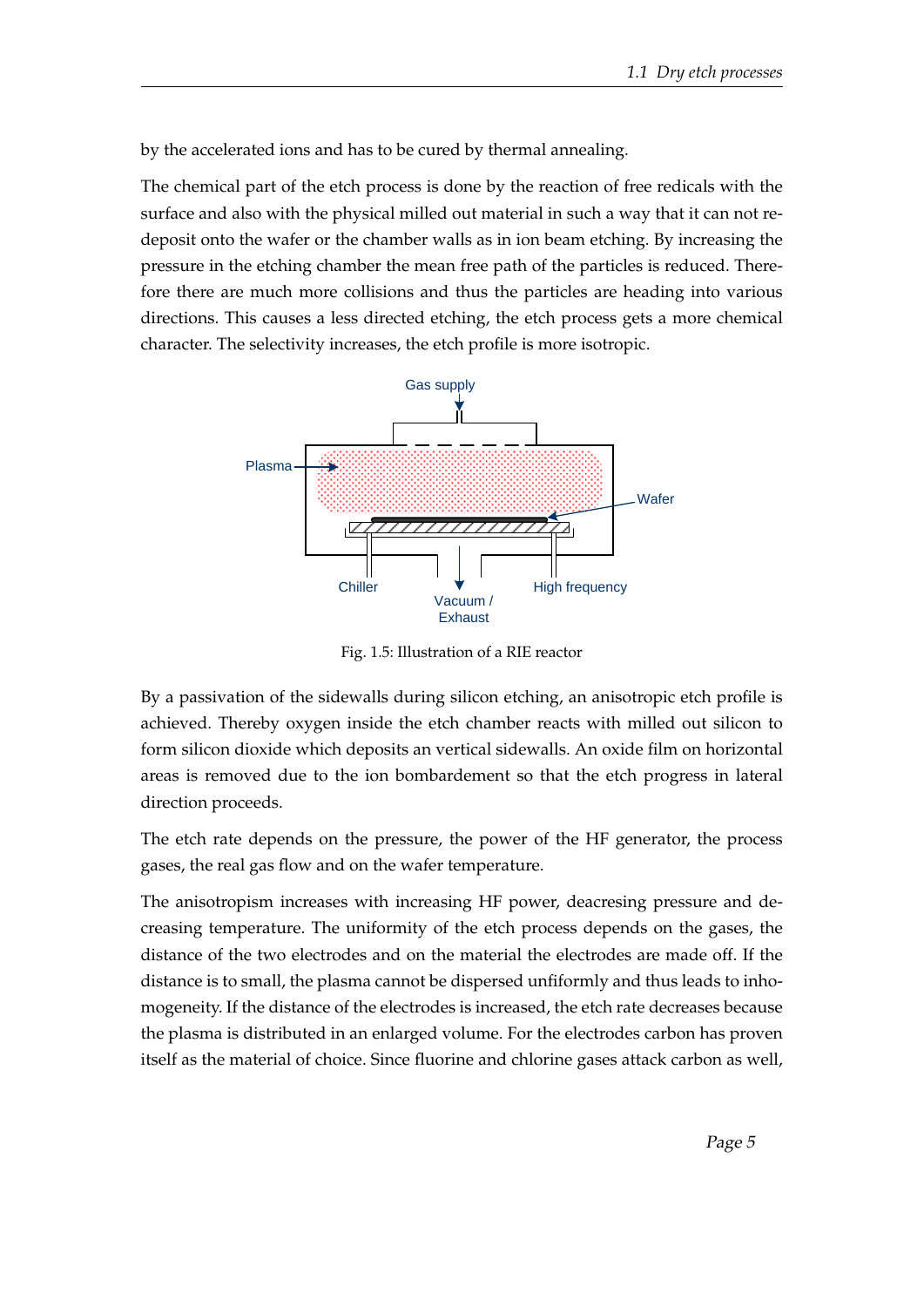

Fig. 1.6: Sidewall passivation during RIE etching

the electrode causes an uniform strained plasma and thus the wafer edge is affected in the same way as the wafer center.

The selectivity and etch rate depend very strong on the process gases. For silicon and silicon compounds fluorine and chlorine gases are used primarily.

An etch process is not limited to one gas, a mixture of gases or to fixed process parameters. For example native oxide on polysilicon can be removed at first with a high etch rate and low selectivity, while the polysilicon is etched subsequent with a higher selectivity against the layer beneath.